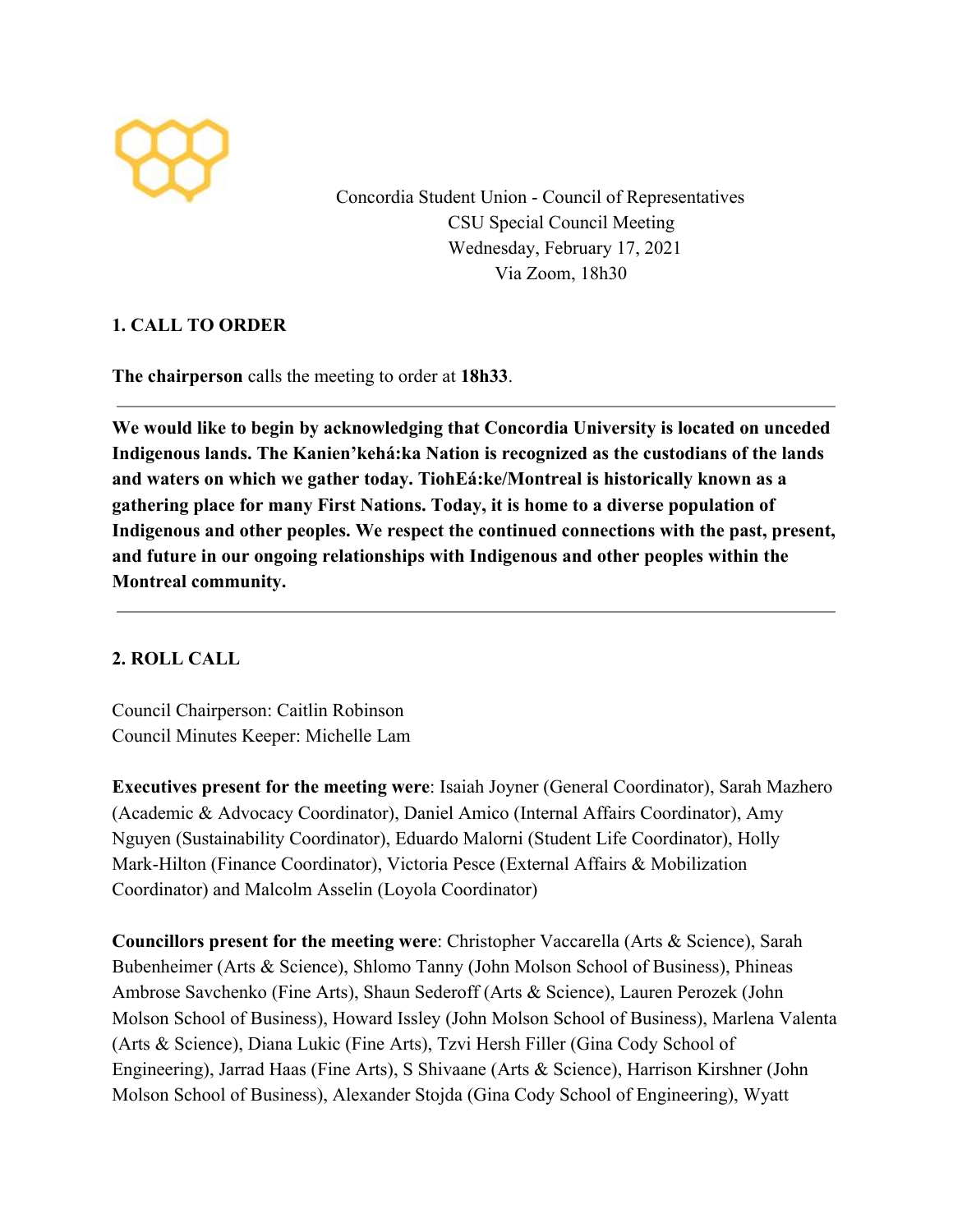Niblett-Wilson (John Molson School of Business), Brandon Grimaldi (Arts & Science), Nicole Nashen (Arts & Science), James Hanna (Gina Cody School of Engineering), Sean Howard (Gina Cody School of Engineering), Jeremya Deneault (John Molson School of Business)

#### **Executives absent for the meeting were: N/A**

**Councillors absent for the meeting were**: Debra Irabor (Arts & Science), Arieh Barak (Independent), Anais Gagnon (Gina Cody School of Engineering), Roman Zelensky (Arts & Science), Chealsea Okankwu (John Molson School of Business)

## **3. BYLAW MODIFICATIONS**

**Sarah Mazhero** presents the following motion. Seconded by **Daniel Amico.** Motion passes. *WHEREAS* the Sexual Violence and Safer Spaces Policy was passed by Council on April 10, 2019 (the "**Policy**");

*WHEREAS* the Code of Conduct ("**Code**") was modified in order to include provisions relating to the Sexual Violence and Safer Spaces Policy on April 10, 2019;

*WHEREAS* it is desirable that the By-Laws be amended to ensure enforceability of the Code and of the Policy and more precisely to ensure enforceability of the sanctions provided thereunder while maintaining the adaptability of the Code and of the Policy in light of the rapidly evolving social context.

## THEREFORE *BE IT RESOLVED*:

- 1. That the By-Laws be amended as follows:
	- i) by adding the following paragraph f. to Section 8.2 (Judicial Board Powers and Tasks):
		- "*f. when authorised under a policy or by the Code of Conduct enacted by the Council of Representatives and within the limits set forth in such policy or Code of Conduct, impose sanctions and/or recommend removal from office of a CSU Representative.*"
	- ii) by adding the following Section 10.6 to Article 10 (Removal from Office)
		- " FURTHER TO A RECOMMENDATION OF THE JUDICIAL BOARD OR OTHER COMMITTEE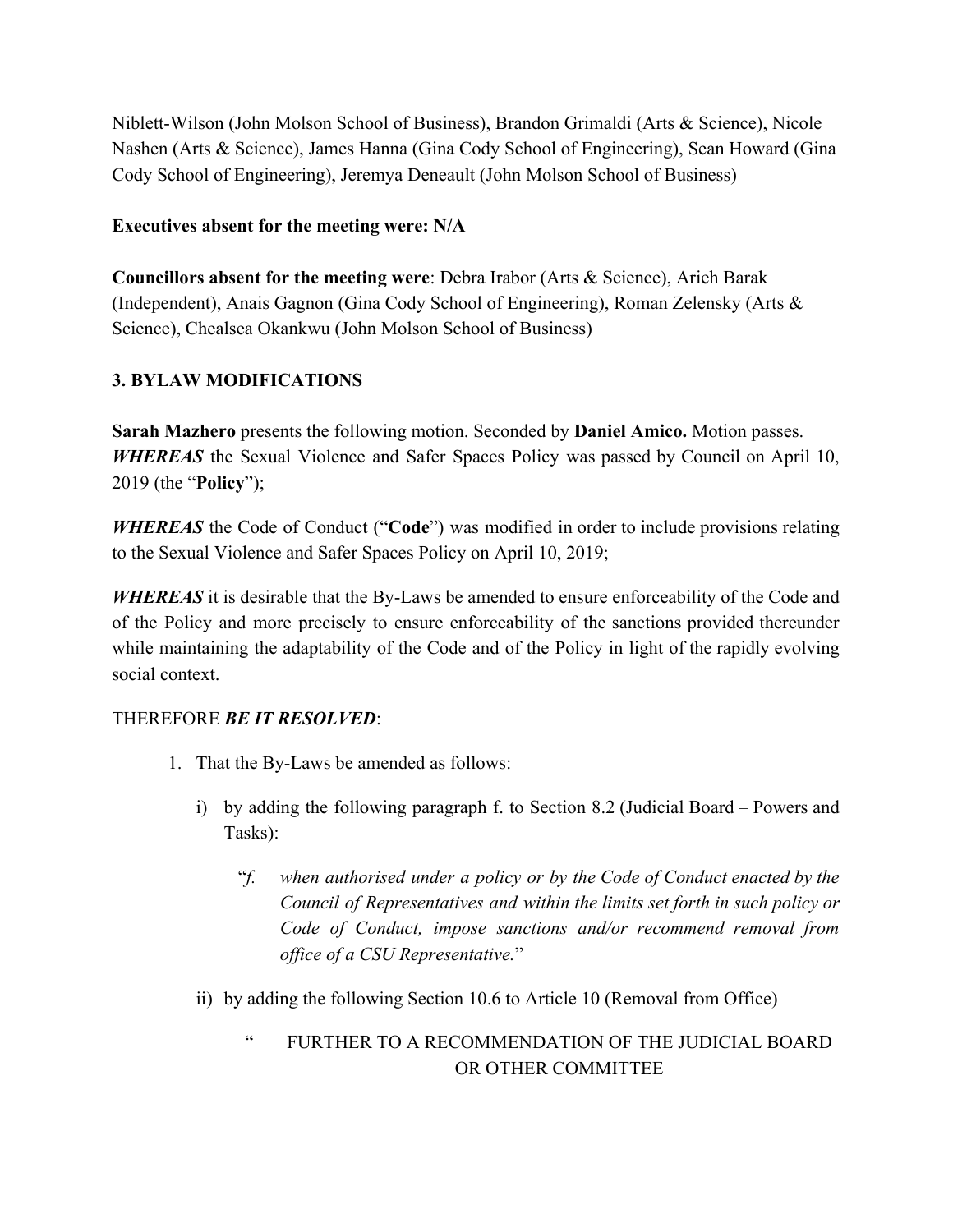10*.6 Provided removal from office is a sanction contemplated in a policy or in the Code of Conduct enacted by the Council of Representatives, if the Judicial Board or other committee so empowered by such policy or Code of Conduct ("Committee") determines that a Representative or an Executive ("Respondent") committed a misconduct under such policy or under the Code of Conduct and determines that the appropriate sanction for such misconduct is removal from office, then, provided the Committee's decision is final, the Committee shall prepare and present to the Council of Representatives a report of its findings and recommended sanctions. Such report shall be presented at the next meeting of the Council of Representatives. A copy of the report shall be provided to the Respondent at least five (5) business days before the meeting of the Council of Representatives. During the meeting, the Respondent shall be given the opportunity to make representation with respect to the recommendations of the report as to their removal from office. After addressing the Council of Representatives, the Respondent shall leave the room for the remainder of the deliberations.*

*The meeting of the Council of Representatives is held in closed session; the deliberations and the report shall be kept confidential.*

*The recommendation of the Committee may be adopted, and the Respondent removed from office, by a two-thirds majority vote of the Council of Representatives. If the Council of Representatives does not adopt the recommendation as to the removal from office, then the appropriate sanction (other than removal from office) shall be determined by the Committee, unless the Committee provided for alternate sanctions in its report, in which case such alternate sanctions shall apply immediately.*

*The Committee may suspend from their office the Respondent, who shall continue to receive their salary, as applicable, until such time the outcome of the vote of the Council of Representatives is known.*

*The Respondent shall be immediately informed of the outcome of the vote.*

*A Respondent who has been removed from office under this Section 10.6 shall no longer be eligible to run for office as Representative or as Coordinator."*

2. That the foregoing Amendments to the By-Laws be in full force and effect upon confirmation by a simple majority of a quorum of members voting in a referendum;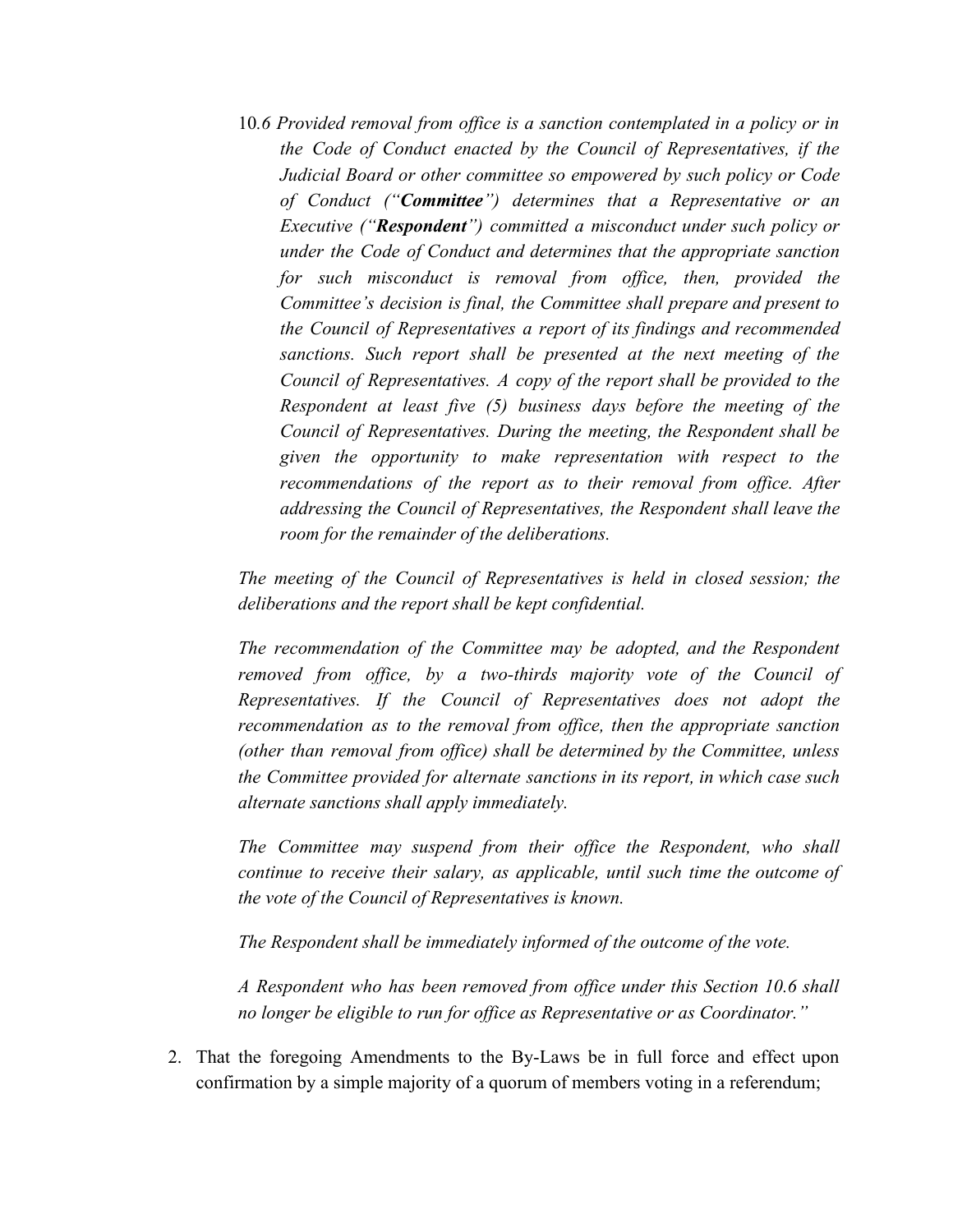3. That the foregoing Amendments to the By-Laws be submitted for confirmation to the vote of the members by way of a referendum to be held on March 16-18, 2021.

*James Hanna VOTES YES*

*Jeremya Deneault VOTES YES*

**Sarah Mazhero:** This is important to pass and be done today.

**Tzvi Hersh Filler** motions to defer this to Policy Committee. Motion fails.

**Tzvi Hersh Filler:** I have prepared a presentation but I'm hoping that some of these assumptions are wrong. I have noticed some loopholes over the past two days and more may exist. The proposed bylaws were prepared with the best intentions but the intentions behind words in policies and bylaws do not necessarily matter. We are voting on the wording, not the intentions behind them. Bad faith actors can exploit the wording.

#### *What do the proposed modifications change?*

JB will now have punitive powers. Any similar committee can be granted punitive powers. With a few clever maneuvers, an Ad Hoc Committee can be formed and granted punitive powers. If a committee with punitive powers recommends removal from office, they can include secondary sanctions if the removal fails to gain the requisite ⅔ votes. These measures go into effect after the removal from office fails. These measures are immediate and irreversible. Other than the removal from office, the secondary sanctions can be anything, from loss of speaking flights to a reduction in salary, or some combination of both. The mechanisms of appeal are tied to the mechanism of punitive action. A complaint to JB under the Code of Conduct is subject to the mechanisms defined within it.

Hypothetically, a committee with punitive power is mad at an executive. They recommend removal from the office knowing it will fail. They include secondary sanctions that will snap into place the minute it fails. There exists the possibility that not everyone is working in good faith all the time, and someone might on purpose or even by mistake enable a situation similar to the one I mentioned to take place. The reason we are having this discussion because in November we were told the lawyers had already seen the Code of Conduct and approved it, but this wasn't actually true. The assumption that things can't go wrong is a bad assumption.

**Genevieve Goulet (CSU Lawyer):** In the project, as it's drafted, we're talking about the JB or a committee that is empowered by the Policy Committee so it cannot be done by an Ad Hoc committee. The objective of this modification is to make the sanctions enforceable. JB could not remove a member from office, only members of the council. This change in bylaws will make it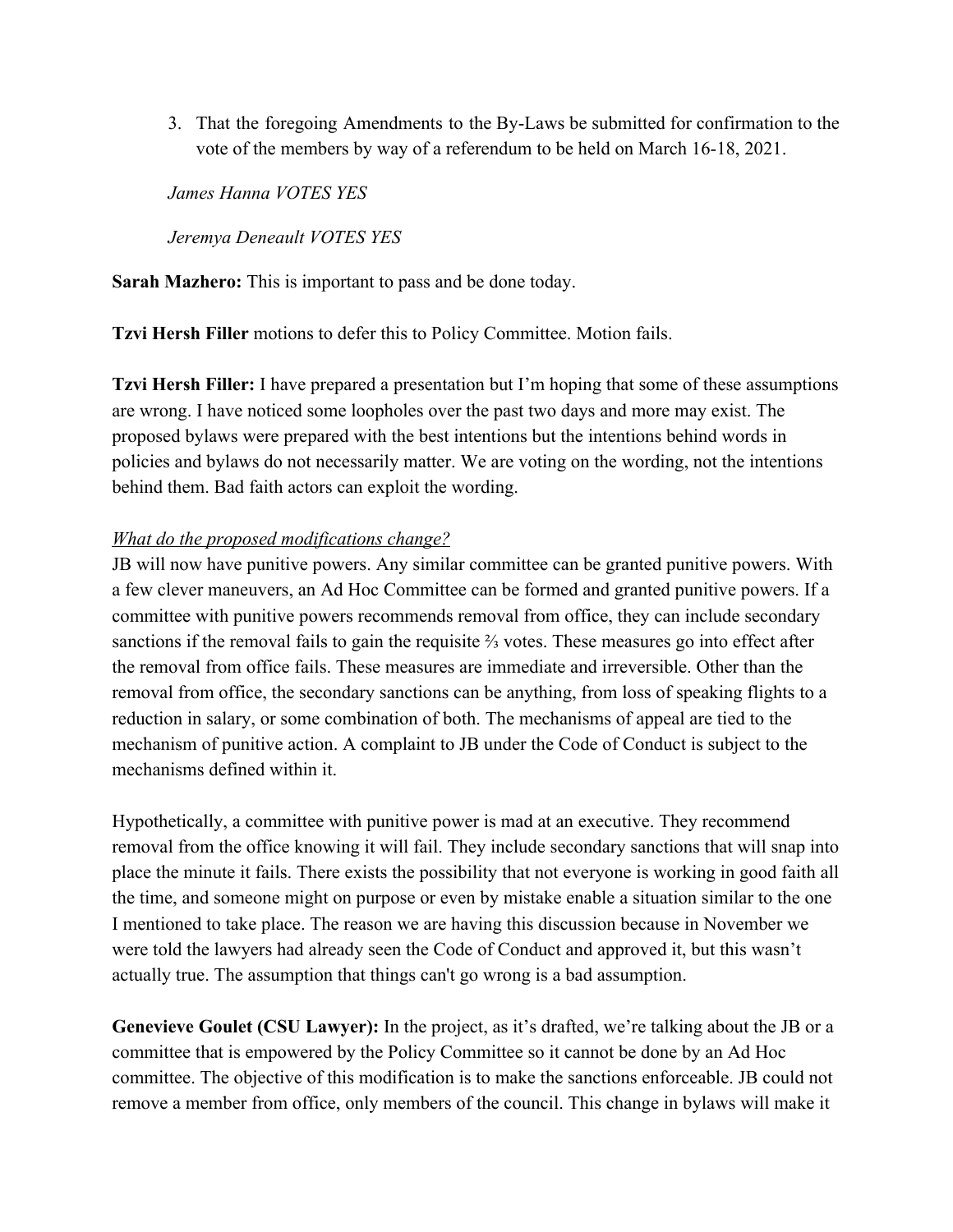enforceable. We're not adding new powers, but we are trying to prevent a situation where the Council has to make a decision between removal from office or enforcing no sanction at all.

**Nicole LeBlanc** (Campaigns Coordinator): I want to speak in favour of this motion, as someone who has been at the CSU for three years now. I understand the concerns of this policy. The benefits outweigh the risks, given that we have had situations where we would have needed this policy to be enforceable, which they are not at the moment. These policies that we passed in 2019 aren't usable because they aren't binding policies. By putting them in the bylaws, we will make them enforceable. If we don't pass this, we won't be able to bring it to the referendum on time but it is important for us to do so. I encourage everyone to vote in favour of this.

**James Hanna:** This wasn't drafted by Harrison, Shivaane, Sarah, or I. It was drafted by the lawyers to make sure that this meets the checks and balances to prevent problems from occurring. The meat of this motion was written by our legal team. This has already been vetted by Policy Committee. To the concern of this being abused by a nefarious party, that would not be accurate. These removal sanctions address councillors individually, so there isn't a potential for someone to remove a mass group of members from the council at once. This policy was written with a lot of things in mind, I'd like everyone to approve this policy. This is a standard procedure in many organizations.

**Tzvi Hersh Filler:** Should we add an amendment to address impeachment procedures?

**Genevieve Goulet:** The wording (10.6) claims that the committee needs to be empowered to suggest removal from office. An Ad Hoc committee can only recommend removal if it is empowered to do so through policy, but that should be a red flag if that occurs during its creation.

**Harrison Kirshner:** It's imperative that we support this bylaw change tonight and that it goes to the referendum. We have a Code of Conduct that is nonbinding, which is what this policy would change.

**Sarah Mazhero:** At the CSU, we're known for advocacy. For these issues, we need to keep the University accountable. By not making things binding and enforceable, it is not appropriate. We did our due diligence and I can guarantee that this will be okay and that this won't be detrimental to anybody. This is to help people that need to be helped. That is the simplest form of humanity that we can do at the CSU. This is a good policy, please vote in favour of it.